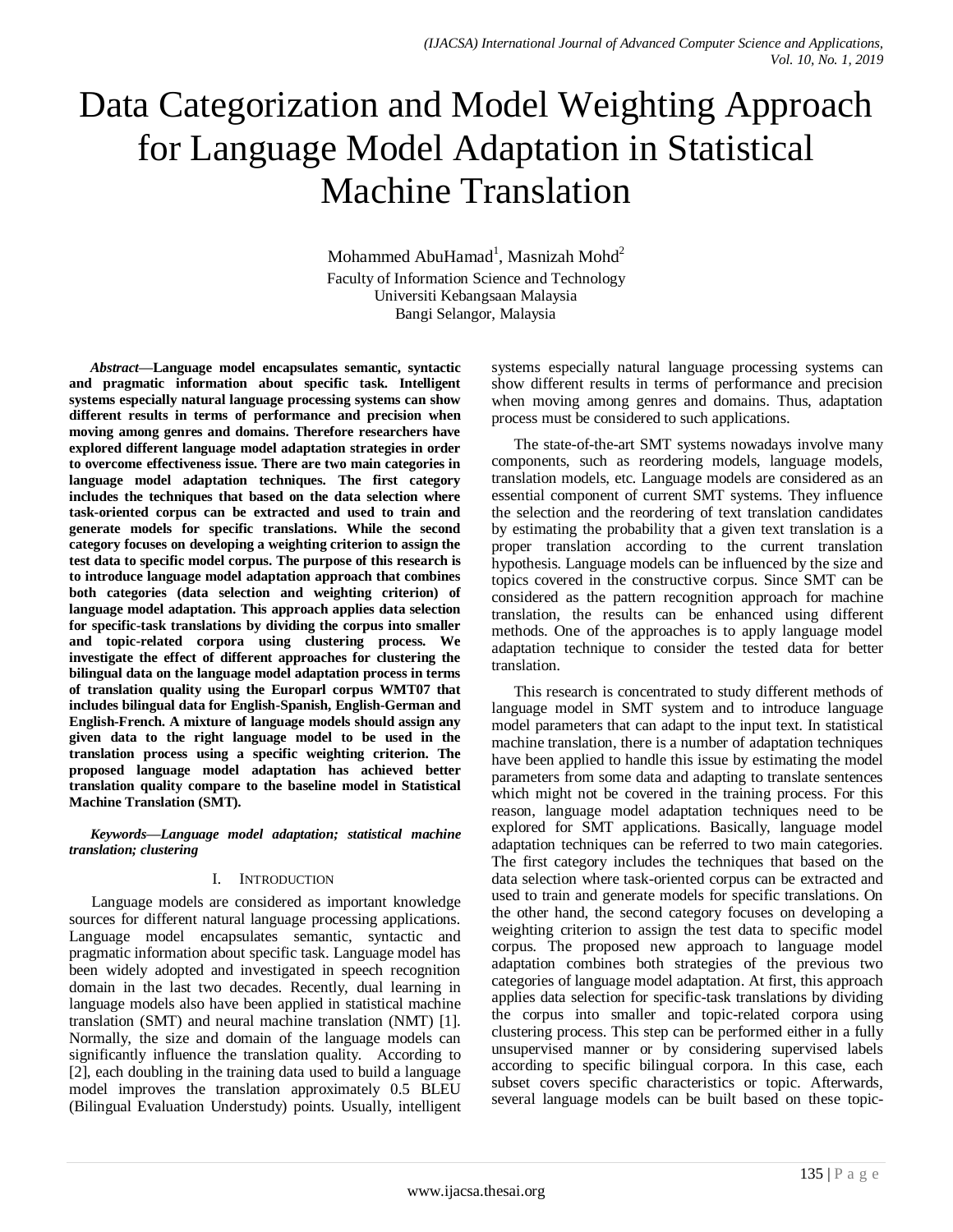related corpora and weighting criterion can be defined to assign any given data to the right language model to be translated. Using N-gram mixture of specialized sub-language models to implement overall language model is the basic idea behind our approach to enhance the quality and precision of SMT system. The idea behind using N-gram to implement the sub-language models is that N-gram has been widely popular due to the reliability and robustness of their estimates as well as simplicity to be measured [3]. This paper is organised as follows: the following section reviews some related work, followed by a section representing the proposed approach. The basic two steps of the proposed approach, bilingual data clustering and weights estimation of language models mixture, are presented in separate sections including results of experiments on each method. The final section summarises the work and presents the conclusion.

## II. RELATED WORK

Language model adaptation, the matter that has been extensively investigated since the mid-90s in the domain of speech recognition [4],[5] has been witnessing a growing interest in the domain of SMT. One of the earliest methods proposed to handle the adaptation concept in SMT was introduced in [6] which focuses on the translation model, not the language model. This approach has implemented the translation model component as a mixture of translation models, each model is meant to handle a particular topic and to focus its probability on this topic.

Using mixture of models for the purpose of adaptation in SMT has been also explored in [1], in which the mixture of models was implemented for word alignments component. To this end, [7] have proposed to use a mixture of Hidden Markov Model (HMM) alignment models as a replacement of the classic word-alignment model. Since the process of modelling word-alignments mixture is based on soft partitions, each mixture component is meant to handle topic specific alignments. Despite the interesting improvements that this approach has reached considering the alignment error rate, the translation quality seemed to be more restricted due to the large number of processes and heuristics applied to extract phrases after the process of word-alignment.

For the purpose of developing interactive machine translation systems, [8] have proposed other adaptation techniques inspired by the ideas shown in [9] by associating cache language as well as some translation models with the machine translation system. Adopting the same principle as in the cache memories, the main point of adding caches for both translation model and language model is to exploit the fluctuations in words or phrases frequency. These additional caches are merged in the basic translation model and the language model using a log-linear fashion. This study has shown that the language model caches have yielded a remarkable enhancement on the translation quality, although the translation model caches seemed to be incapable yielding further improvements.

Other researchers have used different ways and methods to handle the adaptation problem. For example, [10] have explored different methods to exploit both in-domain and outof-domain data. In their research, experiments were ranged from using simple series of the entire available data to using more sophisticated combination criterions, such as building several translation models as well as language models to be further merged in a log-linear manner. Using a similar conceptual idea, [11] have also investigated different methods and approaches to make use of all in-domain and out-ofdomain data. The basic difference in this work comes from using only the source language data.

It has been obvious that the SMT community has shown a continuously growing interest on language model adaptation aspect. More precisely, researchers have shown recent efforts towards developing more adaptable language models in the SMT system. For instance, [12] have suggested using a query from a set of possible translations for every input sentence. Such query can be used in processing similar sentences while using very large bilingual training corpus, where sentences captured can be used to construct specific language models which are further incorporated in translation time with an actual language model built on the entire available data. Finally, the any given input sentence is re-translated using the final language model. Adopting this approach, the results reported from their work show that the improved language model was able to yield stable and limited enhancements on the single baseline language model.

The similar idea was explored by [13], although in this work term frequency-inverse document frequency (TF-IDF) was used to determine similar data present in the bilingual training corpus, and then use them to build specific language models and translation models. Mixtures of these specific models can be built and activated in translation time based on different weighting criterions. Such work has also been shown in [12], in which the reported results provide a slight but stable enhancement in translation quality.

Similarly, [14] have suggested to perform a categorisation process over the bilingual training corpus in terms of the entropy of each cluster, and then constructing translation models based on these cluster (smaller corpora), which are interpolated using domain prediction during the translation time. The key idea of such work was extended in [15] in which different clustering methods have been examined in terms of their influence on the language model adaptation process, and the resultant translation quality. The bilingual data clusters were used to build different language models which are interpolated using different weightings schemes.

### III. PROPOSED APPROACH

The basic idea of developing an adaptive language model is to replace the language model part, where the problem of machine translation was defined as follows: given a sentence f from a certain source language, an equivalent sentence e^in a given target language that maximizes the posterior probability is to be found. Such a statement can be formalized as:

$$
\hat{e} = argmax_e Pr(e|f) \n= argmax_e Pr(f|e). Pr(e)
$$
\n(1)

where  $Pr(f | e)$  stands for the translation probability and  $Pr(e)$  accounts for penalizing ill formed sentences of the target language. More recently, a direct modelling of the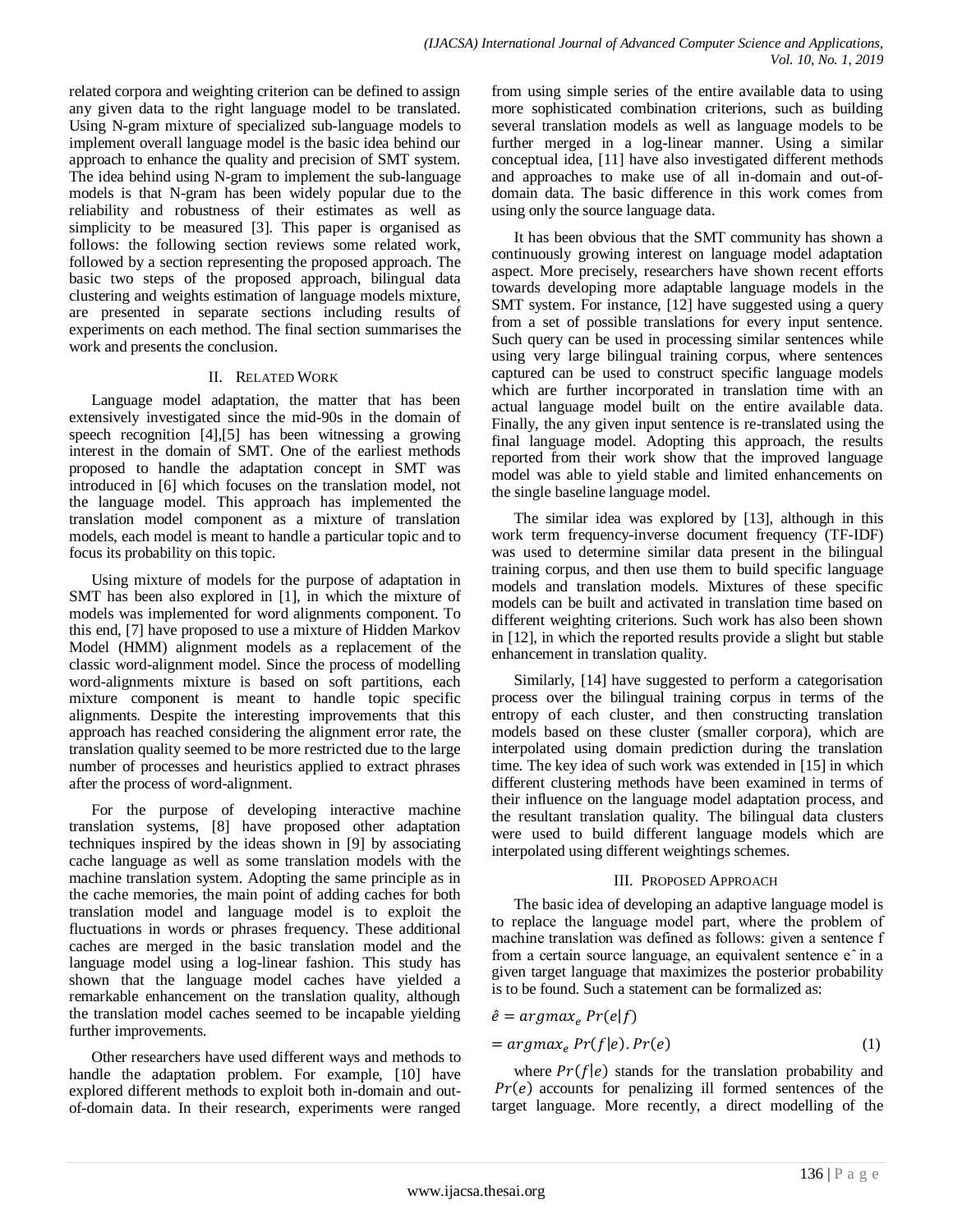posterior probability  $Pr(e|f)$  has been widely adopted, and, to this purpose, different authors [16] proposed the use of the socalled log-linear model, where

$$
Pr(e|f) = \frac{\exp \sum_{k=1}^{K} \lambda_k h_k(f,e)}{\sum_{e'} \exp \sum_{k=1}^{K} \lambda_k h_k(f,e')}
$$
 (2)

where

$$
e' = e_{i \pm 1} \tag{3}
$$

And the decision rule is given by the expression

$$
\hat{\mathbf{e}} = \frac{\text{argmax}}{e} \sum_{k=1}^{K} \lambda_k \mathbf{h}_k(\mathbf{f}, \mathbf{e})
$$
(4)

where  $h_k(\mathbf{f}, \mathbf{e})$  is a score function representing an important feature for the translation of **f** into **e**, for example the target language model  $p(e)$ , K is the number of models (or features) and  $x_k$  are the weights of the log-linear combination. Typically, the weights  $\lambda_k$  are optimized during the tuning stage with the use of a development set.

In this research, this function is extended to include multilanguage-models by obtaining the probability estimated by a linear mixture of n-grams (smaller word-based language models). This probability can be estimated by the equation (5)

$$
p(y) = \sum_{i=1}^{M} w_i p_i(y) \tag{5}
$$

where  $p_i(y)$  presents the language model trained on a sentence *i* in the target language. Adopting this formula views the final probability  $p(y)$  as a mixture of several language models trained on different parts of the available training data.

The general process of language model adaptation is shown in Fig. 1. Since this process considers adapting the language models built and trained using the target data of parallel corpus, the language models trained using monolingual corpora do not fit this process. Assuming the parallel bilingual corpus is divided into *M* number of bilingual clusters using specific criterion. For each cluster, several language models are built and then assigned in two language-specific mixtures of models. This procedure is performed off-line over the available training data. Considering an input source text to be translated, this text can be used to define the optimum weights in the source mixture part using Expectation-Maximization (EM). These weights are supposed to contain essential information about the source mixture of the language models featuring the distribution of these models. Such information can be valuable by passing them to the target mixture using a certain process of mapping weights between the source and the target sides. After terminating the mapping process, the mixture of target language models can be employed as language model part in the SMT system. In this research, the mapping process is applied by directly assigning the target weights the same value as the source weights. More sophisticated methods can be easily applied to perform this mapping and they could be more appreciated. However, this research adopts the straightforward method.

The basic idea of language model adaptation in this research includes the process of clustering bilingual training data as discussed in next section (Section 4).

Four language models are trained for each side of the bilingual data (4 language models for the source part plus 4 language models for the target part). For smoothing purpose, a general language model is built based on the entire training data.

The experiments carried out to assess different mechanisms for language model adaptation are implemented based on the Europarl corpus (WMT07 partition). Thus, the bilingual data considered in the experiments includes English-Spanish, English-German and English-French (see Table 1 for some details).



Fig. 1. The Proposed Language Model Adaptation Process.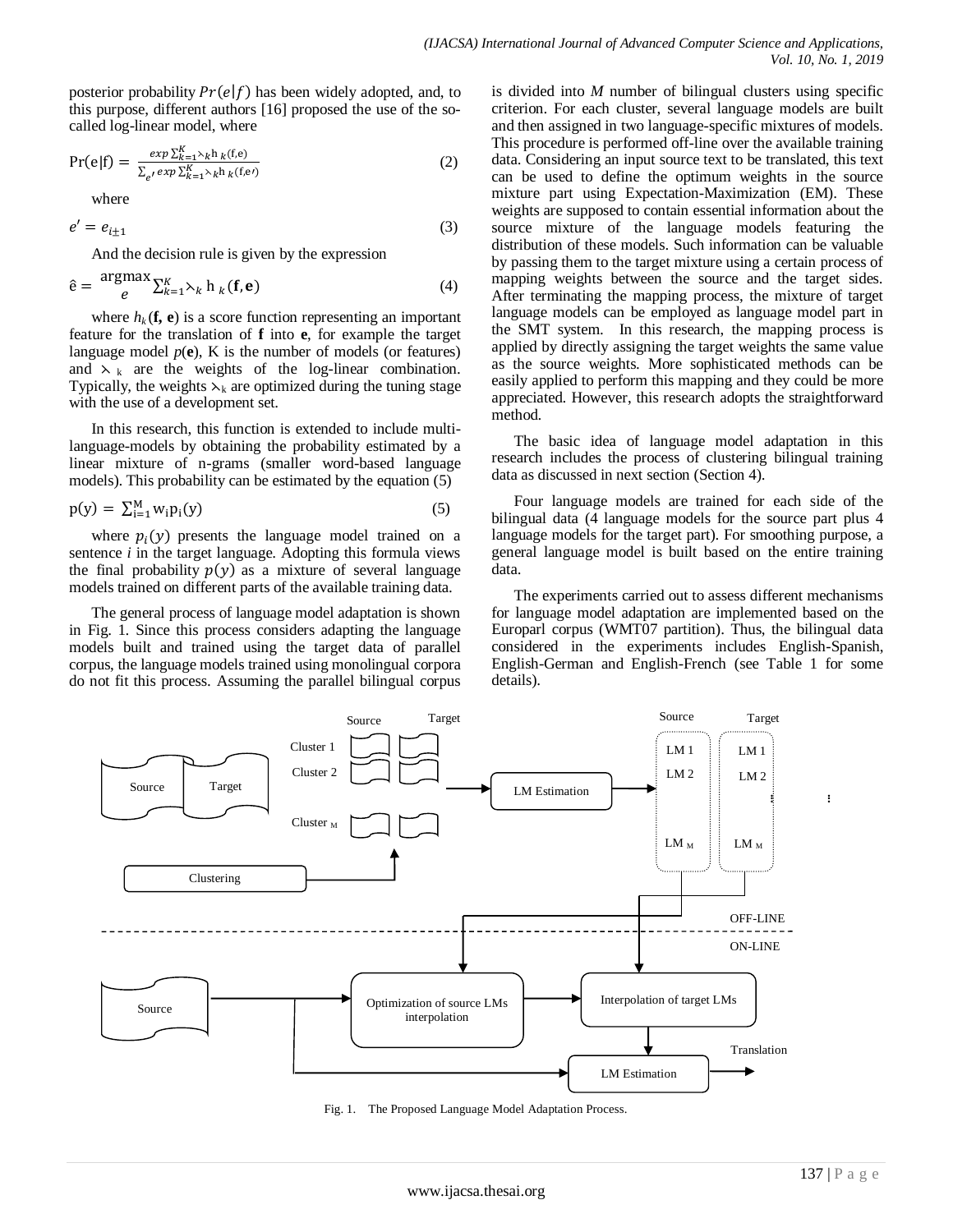|                     |                                         | <b>Spanish</b>   | English         | <b>German</b>         | <b>English</b>  | <b>French</b>   | English                     |  |
|---------------------|-----------------------------------------|------------------|-----------------|-----------------------|-----------------|-----------------|-----------------------------|--|
| <b>Training Set</b> | <b>Sentences</b>                        | 731 <sub>k</sub> |                 | 751k                  |                 | 688k            |                             |  |
|                     | <b>Running words</b>                    | 15.7M            | 15.2M           | 15.3M                 | 16.1M           | 15.6M           | 13.8M                       |  |
|                     | Average length                          | 21.5             | 20.8            | 20.3                  | 21.4            | 22.7            | 20.1                        |  |
|                     | <b>Vocabulary size</b>                  | 103k             | 64k             | 195k                  | 66k             | 80 <sub>k</sub> | 62k                         |  |
| Devel               | <b>Sentences</b>                        | 2000             |                 | 2000                  |                 | 2000            |                             |  |
|                     | <b>Running words</b>                    | 61K              | 59 <sub>k</sub> | 55k                   | 59 <sub>k</sub> | 67K             | 59 <sub>k</sub>             |  |
|                     | Average length                          | 30.3             | 29.3            | 27.6                  | 29.3            | 33.6            | 29.3                        |  |
|                     | <b>Out of Vocabulary</b><br>to WMT 2007 | 208              | 127             | 432                   | 125             | 144             | 138                         |  |
| Devtest             | <b>Sentences</b>                        | 2000             |                 | 2000                  |                 | 2000            |                             |  |
|                     | <b>Running words</b>                    | 60K              | 58k             | 54 <sub>k</sub>       | 58k             | 66K             | 58k                         |  |
|                     | Average length                          | 30.2             | 29.0            | 27.1                  | 29.0            | 33.1            | 29.0                        |  |
|                     | <b>Out of Vocabulary</b><br>to WMT 2007 | 207              | 125             | 377                   | 127             | 139             | 133                         |  |
| Testing set         | <b>Sentences</b>                        | 3064             |                 | 3064                  |                 | 3064            |                             |  |
|                     | <b>Running words</b>                    | 92K              | 85k             | 82k                   | 85k             | 101K            | 85k                         |  |
|                     | Average length                          | 29.9             | 27.8            | 26.9                  | 27.8            | 32.9            | 27.8                        |  |
|                     | <b>Out of Vocabulary</b><br>to WMT 2007 | 470              | 502             | 1020<br>$\sim$ $\sim$ | 488<br>$\cdots$ | 536             | 519<br>$\sim$ $\sim$ $\sim$ |  |

TABLE I. THE WMT 2007 PORTION OF EUROPARL CORPUS

The baseline and further SMT systems are implemented using Moses SMT toolkit. The log-linear model weights  $\lambda$  are adjusted and optimised using the well-known method called minimum error rate training (MERT) over the baseline system for the development training set (Devel.) and then adopted in all other systems. Even though it is possible to apply MERT in every language model to obtain the best weights for each individual one, adopting standard weights would better avoid the effects of using many language models in the SMT system. For all experiments, the baseline language model is implemented as 5-gram word-base language model using SRILM toolkit [17]. The language models are constructed based on the target side of the bilingual training data. The language models are smoothed using the extended Kneser-Ney technique presented in [18]. For the final results, the Devtest set is adopted to measure the final quality of the translation in terms of BLEU and TER measures, the BLEU as shown in [16], and Translation Error Rate (TER) as presented in [19],[20],[21].

### IV. BILINGUAL DATA CLUSTERING

The basic idea of language model adaptation in this research includes the process of clustering bilingual training data. Since the bilingual data is basically formed of sentences from both source and target data, the clusters are supposed to hold the same features besides the high degree of similarity among their elements. The key point of this process is to categorise the sentences that share similar lexical features into clusters in order to further implement language models for these clusters. This process highlights big benefits to intelligent categorisation of bilingual data since most of bilingual corpora lack the supervised labels of their contents. Thus, this research explores this process in different criterions and their impact on the adaptation process on language model part of SMT system. According to previous studies, some parameters and settings are specified as follows:

*a)* Processing the training data by considering bilingual sentences as bags of words from source and target languages.

*b)* Defining the number of clusters as 4 clusters, since previous studies suggested that this number can produce specialised clusters with high similarity among their elements and not too spare.

*c)* The cosine similarity is adopted to calculate the similarity between sentences and assign sentences to different clusters [22].

In this research, three approaches for bilingual data clustering are investigated. The first approach is a straightforward method in which the training data is applied directly to the clustering process and the resultant clusters will be used to build different language models. The second approach considers the development set in the clustering process in order to overcome the issue of mismatching patterns between training and development sets. The basic idea to be applied for this purpose is to perform a clustering process for the development set, and afterwards categorise the training data according to the patterns obtained by clustering the development set (Fig. 2). After performing a clustering process for the development set, language models can be constructed for each cluster which can be used to categorise each bilingual sentence *n* from the training data to a specific cluster  $\hat{m}$ according to the formula.

$$
\hat{m} = argmax_m \cos(t_n^x, d_m^x) + \cos(t_n^y, d_m^y) \tag{6}
$$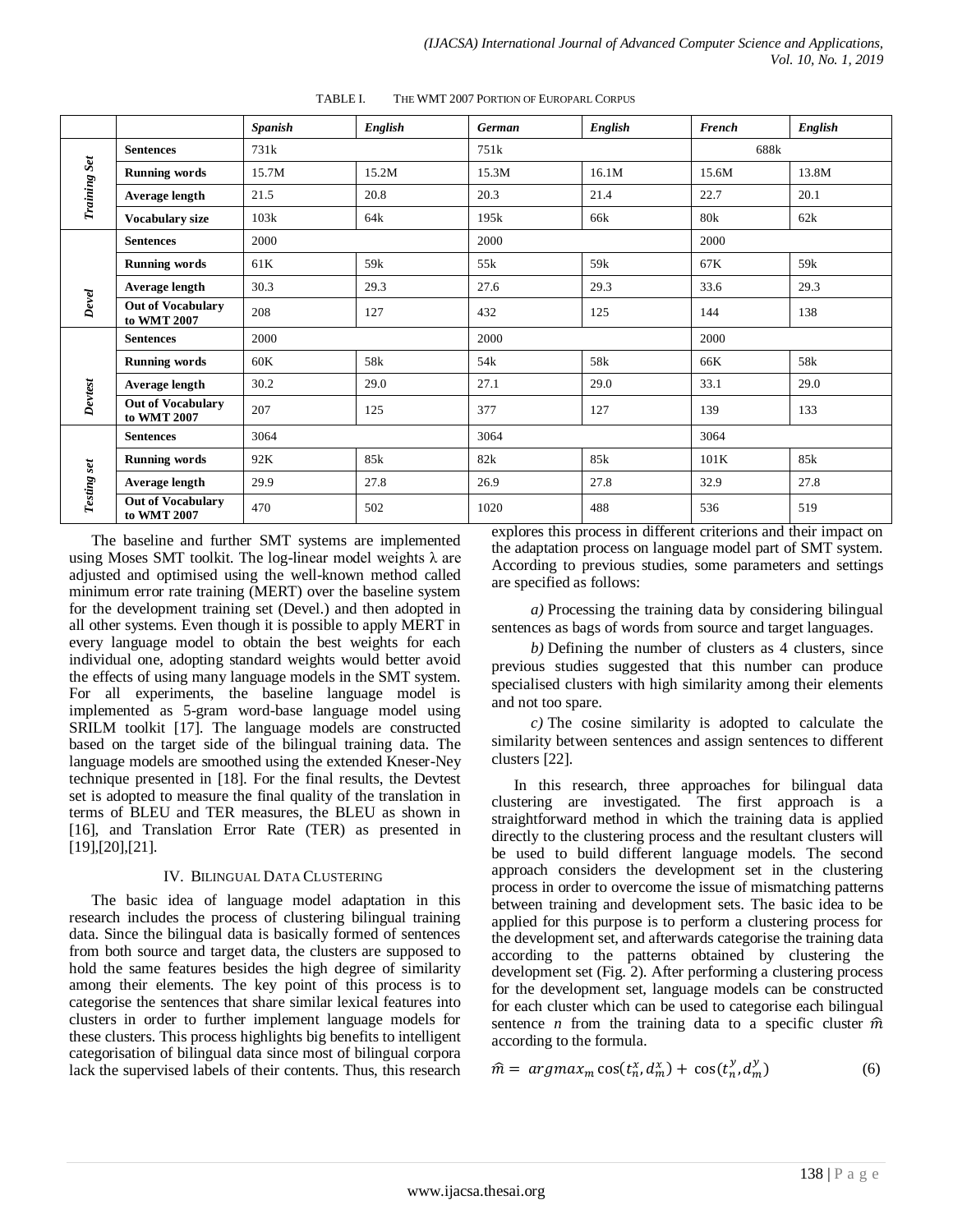

Fig. 2. Clustering Bilingual Training Corpus Considering the Development Set.

The  $t_n^x$  and  $t_n^y$  present the language model weights to maximise the  $n$  sentence probability in the training data on the source and the target sides respectively, based on the linear mixture of source and target language models obtained from clustering the development set. While,  $d_m^x$  and  $d_m^y$  present the language model weights to maximize the  $n$  sentence probability in the cluster *m* of development set on the source and the target sides respectively.

The last approach for clustering the training data is by considering the test set rather than the development set in the previous approach. Since the test set has no target side, the clustering is performed according to the source side of the test set with simple modification on the formula used for the previous approach to become:

$$
\hat{m} = argmax_m \cos(t_n^x, d_m^x) \tag{7}
$$

Considering the three different clustering approaches adopted to categorise the bilingual training data, Table 2 shows the translation quality of SMT system developed with different language models. Generally, the TER score achieved by the three approaches has outperformed that achieved by the baseline system while BLEU score has shown different results as shown in Table 2.

TABLE II. TRANSLATION QUALITY USING DIFFERENT LANGUAGE MODELS ADAPTATION APPROACHES

| <b>Language Model</b><br><b>Adaptation</b> | English-<br><b>Spanish</b> |      | English-<br>German |      | English-<br>French |      |
|--------------------------------------------|----------------------------|------|--------------------|------|--------------------|------|
| <b>Clustering approach</b>                 | BLEU                       | TER  | BLEU               | TER  | BLEU               | TER  |
| <b>Direct clustering</b>                   | 30.3                       | 54.5 | 18.0               | 67.6 | 32.5               | 55.0 |
| Clustering/development set                 | 30.9                       | 54.6 | 18.7               | 67.2 | 32.9               | 55.1 |
| <b>Clustering/test set</b>                 | 31.0                       | 54.6 | 18.9               | 67.1 | 33.0               | 55.2 |
| <b>Baseline system</b>                     | 29.7                       | 55.6 | 18.2               | 68.4 | 33.1               | 56.3 |

The direct clustering approach has not improved the translation quality in terms of BLEU measure. The observed BLEU score has degraded in all experiments except a slight improvement in the *English-Spanish* corpus. However, the TER score has decreased as an indication of better performance. The second approach, clustering based on the development set, shows a slight improvement of the translation quality in comparison with direct clustering. The BLEU score has not been largely affected by this approach, despite the slight improvement on the BLEU score. In the experiment of the English-French corpus, this approach has not achieved a BLEU score that surpasses the baseline system score. However, it has achieved lower TER score as an indication of better performance not only in the English-French but also in the other corpora. The last approach, clustering based on the test set, has achieved almost the same results from other experiments with slight improvement in the BLEU score. Among the three different approaches, clustering the bilingual training data based on the test set seems to have better effect on the BLEU score.

#### V. WEIGHTS ESTIMATION CRITERION FOR LANGUAGE MODEL MIXTURE

In the previous experiments, the weighting criterion used to make the interpolation of language models was the most simple and straightforward criterion. That weighting criterion was based on the test set wherein the source side only available. The weights of language model interpolation were obtained using the source side of the entire test set. Despite the fact that this criterion is the most straightforward, it might not be the best option to estimate weights for the language model interpolation due to fact that using the whole test set would favour the weights that model the entire set, regardless probable significant differences on sentence level. This issue can be so important that the desired benefits of building several language models may fade. For this purpose, two other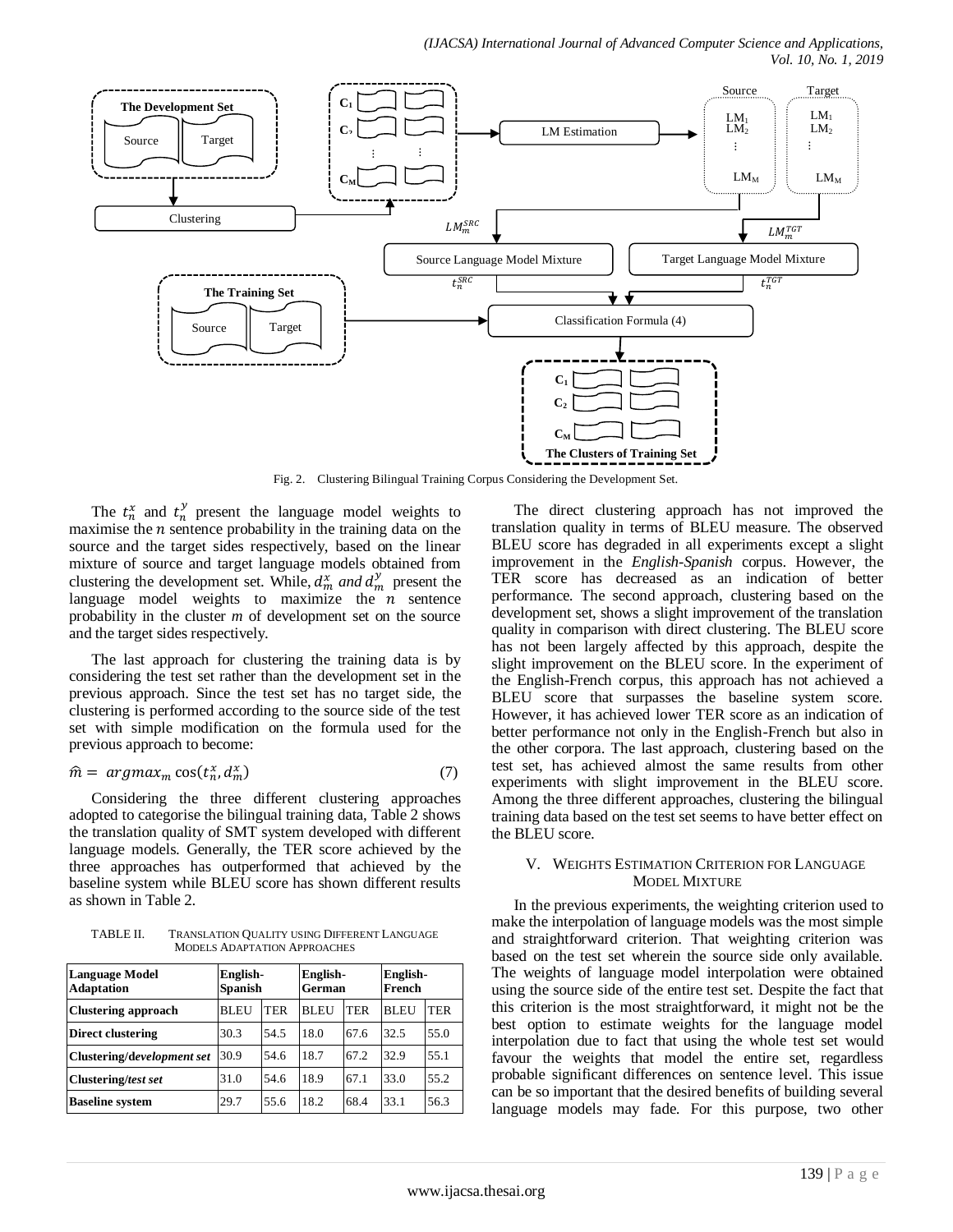weighting criterions have been investigated. The first one is by considering the sentence level where weights can be estimated for each individual sentence on the source side of the test set. This would enable complete freedom for assigning weights to the language models and getting better results in case the training data is divided into several subsets. However, weights estimated in such criterion could be less reliable due to lack of data that produce estimation (only one sentence).

In the attempt to utilize the capabilities and advantages and minimize the drawbacks of those criterions, another criterion was introduced by combines the previous two weighting criterions (based on the entire test set and sentence level). At first, for each sentence in the test set, weights estimated based on the sentence level are used to classify the test sentences into different categories according to the most weighted language model. Afterwards, for each cluster of sentences, weights are re-estimated to make sure to consider the entire cluster rather than relying only on the sentence level estimation. Fig. 3 shows the simple procedure of this approach. This criterion has the intuitive advantage of reflecting the clustering of the bilingual training data (through the obtained language models) into the test set, without worrying about possible data sparseness that could affect the weights estimated on the sentence level.

For the three bilingual corpora (English-Spanish, English-German and English-French), the experiments were conducted to investigate the impact of the language model adaptation process using three clustering approaches and three criterions for weight estimation for models mixture. The results are illustrated in Table 3.

For all the bilingual training corpora (English-Spanish, English-German and English-French), the language model adaptation process has increased their performance in terms of translation quality measures (BLEU and TER). Categorising the training data into clusters with high intra-element similarity could lead to better construction of specific language models which can work as a mixture in the translation time with better translation result. Among the clustering approaches adopted in this research this categorisation of bilingual training data, clustering training data based on the development set seems to have the lead ahead of other approaches. Since the language models are built based on the development set in the first place, categorising the training data based on the development set can be more reasonable since both sides of the development set can be reflected on the clusters of the training data. The clustering approach based on the test set may not provide reliable results since the categorisation of training data is categorised based only on the source side of the test set which is the only available data.

Among the three weighting estimation criterion, the hybrid approach has achieved the best results on constructing the language model mixture. As shown in Table 2, categorising the training data based on the development set and adopting the hybrid weight estimation can build the best language model mixtures that can lead to better translation quality in both measures, BLEU and TER. Comparing to the baseline system, the results achieved by language model adaptation have achieved better translation quality. The overall results show that adopting language model adaptation method has provide better translation quality, thus impact the translation performance task in Statistical Machine Translation (SMT) system.



Fig. 3. Hybrid Weighting Criterion.

|                               |                           | <b>English-Spanish</b> |            | <b>English-German</b> |            | <b>English-French</b> |            |
|-------------------------------|---------------------------|------------------------|------------|-----------------------|------------|-----------------------|------------|
| <b>Clustering approach</b>    | Weighting criterion       | <b>BLEU</b>            | <b>TER</b> | <b>BLEU</b>           | <b>TER</b> | <b>BLEU</b>           | <b>TER</b> |
|                               | Based on entire test set  | 30.3                   | 54.5       | 18.0                  | 67.6       | 32.5                  | 55.0       |
| <b>Direct clustering</b>      | Based on sentence level   | 31.2                   | 53.8       | 18.6                  | 67.2       | 32.6                  | 54.8       |
|                               | Based on hybrid criterion | 31.1                   | 54.2       | 18.4                  | 67.1       | 32.8                  | 54.2       |
|                               | Based on entire test set  | 30.9                   | 54.6       | 18.7                  | 67.2       | 32.9                  | 55.1       |
| <b>Clustering/Development</b> | Based on sentence level   | 31.9                   | 54.1       | 19.8                  | 66.4       | 33.4                  | 54.6       |
|                               | Based on hybrid criterion | 32.3                   | 53.1       | 20.2                  | 65.3       | 34.1                  | 54.1       |
|                               | Based on entire test set  | 31.0                   | 54.6       | 18.9                  | 67.1       | 33.0                  | 55.2       |
| Clustering/testing            | Based on sentence level   | 30.7                   | 54.3       | 19.1                  | 66.9       | 32.9                  | 55.4       |
|                               | Based on hybrid criterion | 31.3                   | 54.1       | 19.0                  | 66.7       | 33.1                  | 54.6       |
| <b>Baseline system</b>        |                           | 29.7                   | 55.6       | 18.2                  | 68.4       | 33.1                  | 56.3       |